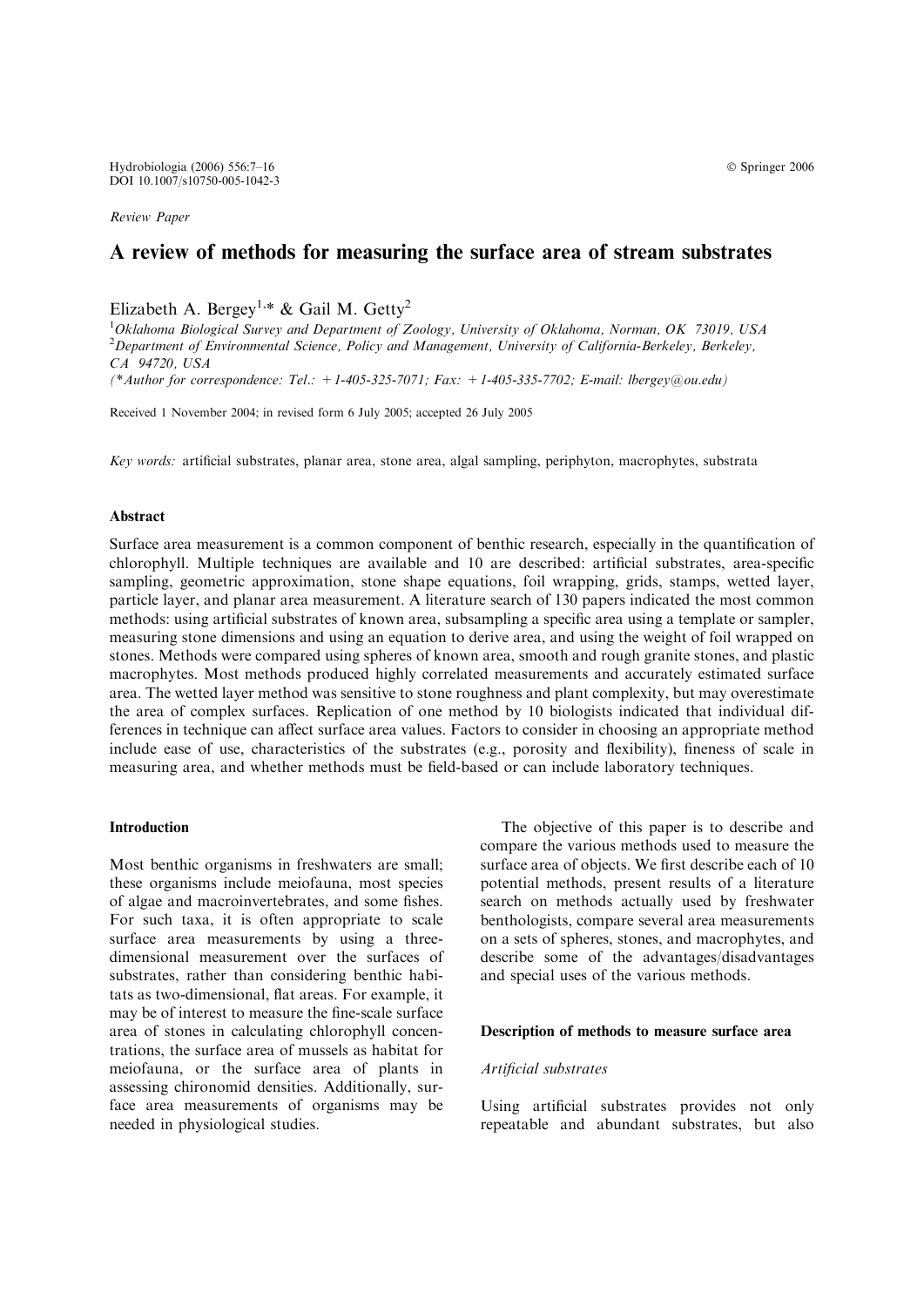simplifies surface area measurement because of their consistent size and generally geometric shape (reviewed by Aloi, 1990). Examples of artificial substrates include glass slides, unglazed clay tiles, bricks and pavers, and filter paper. Clay flower pots are frequently used in nutrient diffusion studies and the surface area of pots can be calculated as a set of geometric shapes.

## Area-specific sampling

Sampling a portion of a substrate simplifies area measurement by incorporating area measurement into the sampling protocol, and is commonly used for determining chlorophyll a concentration. Area is delineated by tracing around a template and the delineated area variously brushed or scraped. Alternatively, a sampler may enclose a portion of the substrate (see Aloi, 1990 for examples of samplers). Because the sampled area is generally small, the area is more two-dimensional than three-dimensional, and the overall size and shape of the substrate may be irrelevant.

## Geometric approximation

Some natural substrates are approximately the shape of simple geometric objects. Examples include cylindrical segments of sticks and logs, and the tapered cases of some caddisflies (Insecta: Trichoptera). Similarly, water-worn stones may approximate the shape of an ellipsoid, but the equations for symmetric ellipsoids are complex, and stone shape equations are generally based on spheroids (see below). Geometric approximations have also been used to estimate the surface area of aquatic plants, especially those with simple architectures (e.g., Rosine, 1955; Harrod & Hall, 1962).

# Stone shape equations

This is a subset of geometric approximation in which easily measured dimensions of stones are used to estimate area. Equations are based on formulae for geometric shapes and/or are derived empirically using regression of dimensions with surface area. Measurements of mutually perpendicular axes are made with a ruler or, more accurately, with calipers. Multiplying length and width

 $(LW)$ ; Carlsson et al., 1977) gives a crude estimate of planar area, but is based on a rectangular shape and fails to account for the area effects of stone rounding and stone shape. Uehlinger (1991) used a modification based on the area of a circle:

Projected area  $= LW(\pi/4)$ 

A planar area shape equation was developed by Behmer & Hawkins (1986) to use orthogonal length, width and height  $(H)$  to estimate both planar and total surface area:

Planar area =  $112.48 + 0.810LW - 0.356H$ 

Total surface area = 
$$
-23.50 + 0.723L^2
$$
  
+  $1.886W^2 + 1.744H^2$ 

Coler et al. (1989) found a strong association between surface area and rock weight for crushed limestone ranging from 56 to 178 g. A different and weaker association was found for traprock, indicating that weight may be used to estimate stone area for a homogeneous set of stones, but requires evaluating a set-specific association of weight with surface area, using another method (e.g., foil weight) to determine area.

Calow (1972) used the product of the maximum length  $(L)$  and maximum perimeter  $(P)$  to estimate the area of variably sized and shaped stones.

Surface area  $= 2.22(LP)$ .

This equation is nearly equivalent to the surface area of a sphere, as length  $\times$  perimeter is  $2r \times 2\pi r$ , or  $4\pi r^2$ , which is the typical equation for the surface area of a sphere. The added constant of 2.22 adjusted spherical area to the more irregular stone area. Calow found large variation in his data, which was attributed to variation among stones; and suggested that the equation would need to be adjusted for other sets of stones.

Dall (1979) suggested that the area of a spheroid was an appropriate model for estimating surface area and presented an equation equivalent to spherical surface area, but which also accommodates differences in diameter within the stone; that is, differences in length, width and height:

Surface area  $= \pi/3(LW + LH + WH),$ 

where  $L =$ length,  $W =$ width, and  $H =$ Height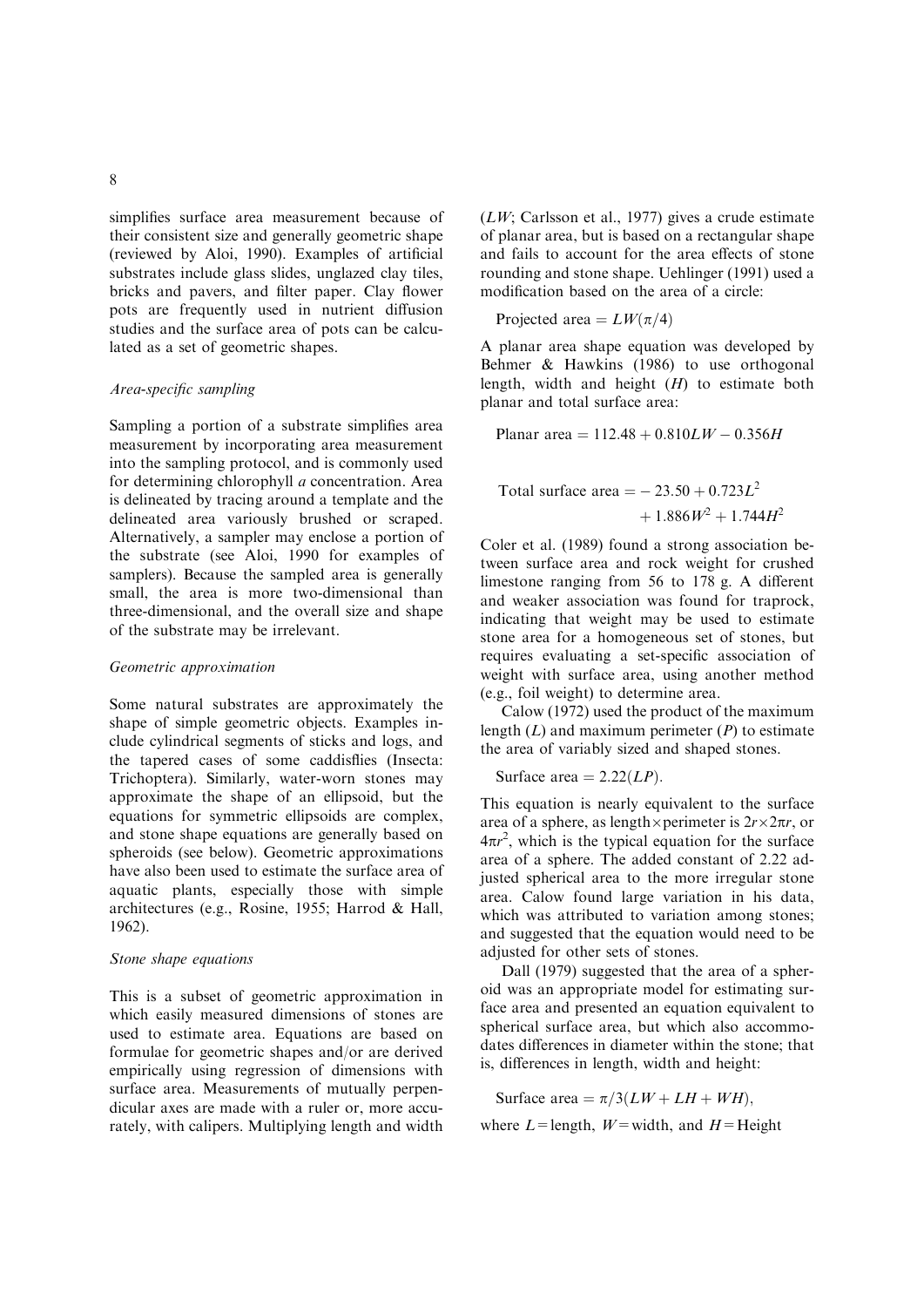For a sphere,  $LW + LH + WH = 4r^2 +$  $4r^2 + 4r^2 = 12r^2$ , or  $r^2 = LW + LH + WH/12$ ; which can be put into the equation for a sphere:  $4\pi r^2 = (4\pi/12)(LW + LH + WH) = \pi/3(LW + LH)$  $+WH$ ). If  $L=W=H$ , Dall's equation is equivalent to the surface area of a sphere.

Graham et al. (1988) used this equation for a spheroid and regressed the summed products of lengths  $(LW + LH + HL)$  and the summed products of perimeters  $(ab + bc + ca)$  against the surface area of stones measured using the grid method (see below) and obtained the following equations:

Surface area =  $1.15(LW + LH + WH);$ 

Surface area =  $0.098(ab + bc + ca)$ , where a, b, and c are mutually perpendicular perimeters.

The slope of 1.15 is based on water-smoothed greywacke and may be different for other stone types (Graham et al., 1988). The lengths equation is preferred over the perimeters equation because lengths are more easily measured (Graham et al., 1988). The length-based equation of Graham et al. (1988) is very similar to that of Dall (1979), with forced intercepts of zero and slopes of 1.15 and 1.05 ( $\approx \pi/3$ ), respectively.

#### Foil wrapping

Stones can be wrapped with aluminum foil, taking care to trim excess foil, so that there is a single layer covering the stone. Use of heavyweight foil reduces tearing and fine, curved scissors are helpful for trimming the foil on smaller stones. Although the area of foil  $(=$ area of the stone) was originally determined by planimetry (Shelly, 1979), area is now commonly determined by weighing the foil and using the density of foil to calculate the area. Foil density needs to be determined for each roll of foil, because density may differ among rolls (Morin, 1987). Plastic wrap can be used instead of foil, and is more flexible and more resistant to tearing but care must be taken not to stretch the wrap (Doeg & Lake, 1981). An earlier, related technique entailed coating a stone with latex, slitting and pressing flat the latex mold, and cutting out and weighing a paper copy of the mold (Minshall & Minshall, 1977).

# Grids

A grid system can be marked on a stone and the length of the gridlines measured with a map wheel or string, and a flattened projection of the stone constructed on paper, from which area is measured (Graham et al., 1988). A similar procedure has been used to measure the surface area of uneven oyster shells (Morales-Alamo, 1993). Parallel lines, 1 cm apart, where drawn along the length of shells, the length of the lines were measured using string to follow the topography, and the area calculated using the mathematical Trapezoidal Rule (Morales-Alamo, 1993).

## Stamps

The surface area of stones can be measured by counting the number of inked stamp prints that cover the surface. The area of any remaining irregular spaces is estimated (Kovalak, 1978) or a conversion equation can be constructed from the number of stamps covering a known area, such as a ball. The stamp can be constructed from a  $1 \text{ cm}^2$ piece of thin sponge glued onto the end of a dowel, and stamp size can be varied relative to stone size.

## Wetted layer

Harrod & Hall (1962) described a method to measure the surface area of aquatic plants using the weight of the adhering layer of water. Plants were first dipped in acetone and air dried, dipped in a detergent/water solution, allowed to drip for 20 s, and weighed. The detergent acted as a wetting agent. A regression equation based on the wetted weight gain of objects of known area was used to convert solution weight to area. A variation of this approach (Cattaneo & Carignan, 1983) involved dipping plants into detergent/dye solutions, then into clear water and measuring the dye as absorbance with a spectrophotometer. Acridine orange and methylene blue were both tested and the authors suggest that other dyes would also work. Another variation used a detergent/salt solution and the measure of conductivity of the rinse water to determine area. The wetted layer technique has use beyond plants; for example, Calow (1972) used weight gain of latex molds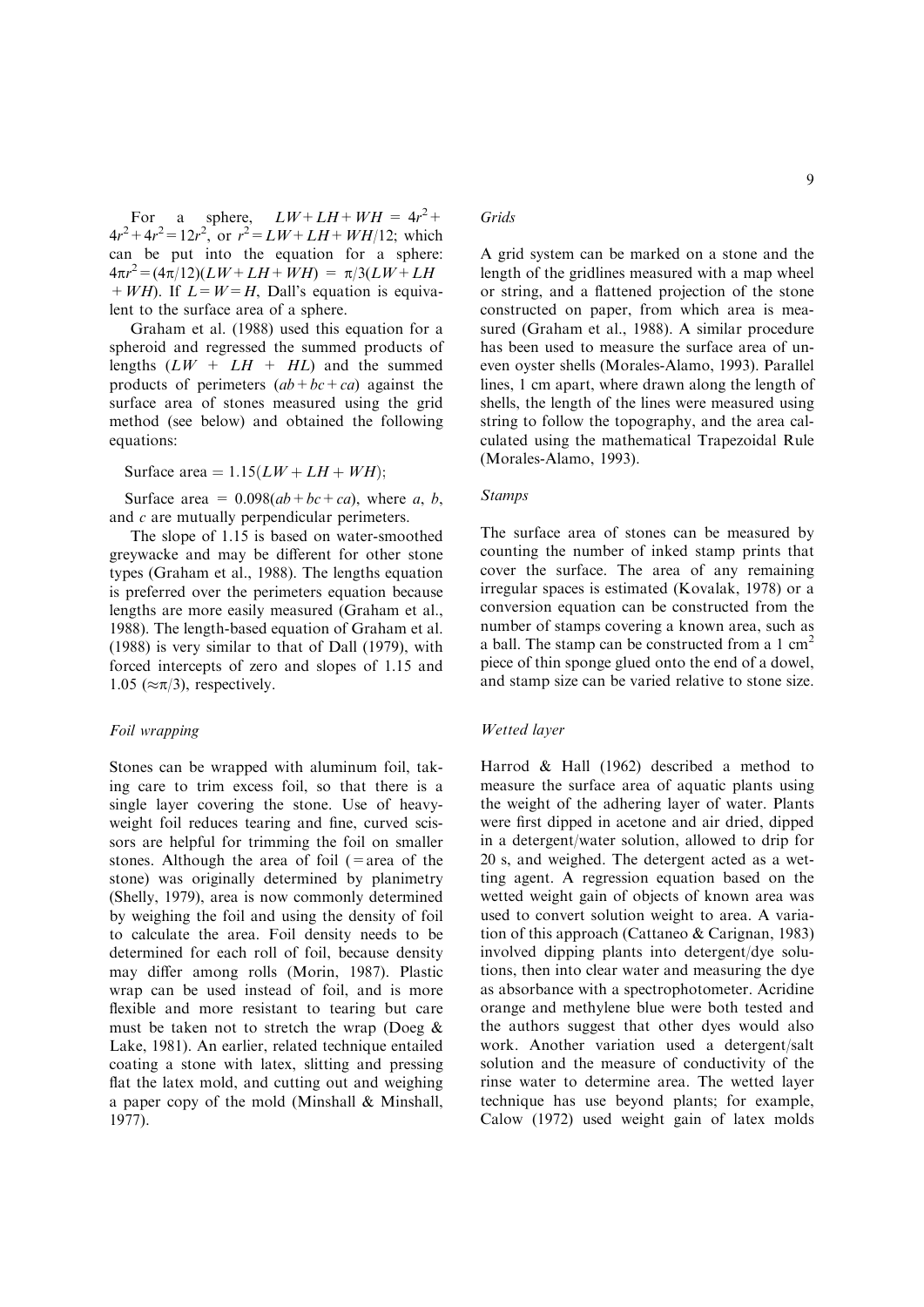immersed in a detergent solution to estimate stone surface area.

# Particle layer

This method, like the wetted layer method, uses weight gain by the addition of a layer, but uses an adhesive and the weight gain of a monolayer of particles. This technique has long been used to measure surface areas of roots and pine needles by coating the objects with glue or adhesive, weighing the sticky object, adding a monolayer of small plastic or glass balls, and re-weighing (Thompson & Leyton, 1971). An equation relating the weight gain to area for objects of known area is used convert weight to area. Disadvantages of this technique are the trouble with working with adhesives and their solvents and the high costs of small balls  $( $0.1 \text{ mm}$  diameter).$ 

We developed a modification of this procedure to measure the surface area of highly irregular caddisfly cases constructed from plant material. Instead of using an adhesive, we coated cases with a thin layer of petroleum jelly, which was first melted on a hotplate and then painted on with a small watercolor paintbrush. The coated object was weighed using weighing paper. Instead of small balls, we used table salt, which had a relatively uniform crystal size (mean=0.43 mm). The salt was first sieved (sieve size =  $250 \mu m$  openings) to remove fines, which otherwise also coat surfaces. Petroleum jelly coated cases were rolled in a container of salt, which formed a monolayer, and were reweighed using the same sheet of weighing paper. Coating one surface of lightweight cardboard cut to different measured sizes or a series of spheres was used to regress area with the weight of the salt layer.

# Planar area

Planar area, or the two-dimensional area enclosed by an object's perimeter, is obtained by tracing the outline of the object on paper (Gíslason, 1985; McCreadie & Colbo, 1991) or on acetate (e.g., Ledger & Hildrew, 1998), and determining the traced area by planimetry or cutting out and weighing the tracing, as described above. Alternatively, substrates can be scanned with a flatbed scanner (with a sheet of clear

plastic beneath stones to protect the scanner) and the images either printed or weighed, or the area determined by image analysis (e.g., using Sigma-Scan, SYSTAT Software, Inc., Chicago, Illinois, to count the number of contained pixels). Simultaneous scanning of a circle or square of known area allows correction for changes in image size. Gregg and Rose (1982) used a similar method to estimate the surface area of macrophytes. Photocopies of plants were cut out and weighed; but the resulting weight-based twodimensional areas were converted to threedimensions by multiplying by 2 for leaf areas and by  $\pi$  for stem areas.

Planar area is also used for cores and other enclosed samplers. Sand and other fines are sampled using corers that vary from simple Petri dishes to freeze corers. Gravels within a confining sampler can be similarly collected. A further step involves collecting stones that fill the bottom of a container and using the area of the container.

## Literature survey of methods

Methods in use for measuring surface area were surveyed with a literature search of studies quantifying benthic chlorophyll, the most frequent use of surface area measurement in freshwater biology. Papers were selected via the Biological Abstracts database, using the search of 'river\* or stream\*, and chlorophyll' for the years 1992–2004. Marine, estuarine and lake research were excluded, as were papers that were not readily accessible in the library at the University of Oklahoma or on the internet. The search resulted in a pool of 130 papers from 22 journals (list available by request from EAB), with over half of the papers from three journals: Freshwater Biology (32 papers); the Journal of the North American Benthological Society (23 papers); and Hydrobiologia (22 papers). The papers measured the chlorophyll concentration of periphyton on stones (70 papers), artificial substrates (56 papers), fine sediments (12 papers), nutrient-diffusing substrates (9 papers), or macrophytes (1 paper). Several papers included more than one substrate and more than one method of surface area measurement.

Seven of the 10 surface area methods considered in this review were used among the 130 papers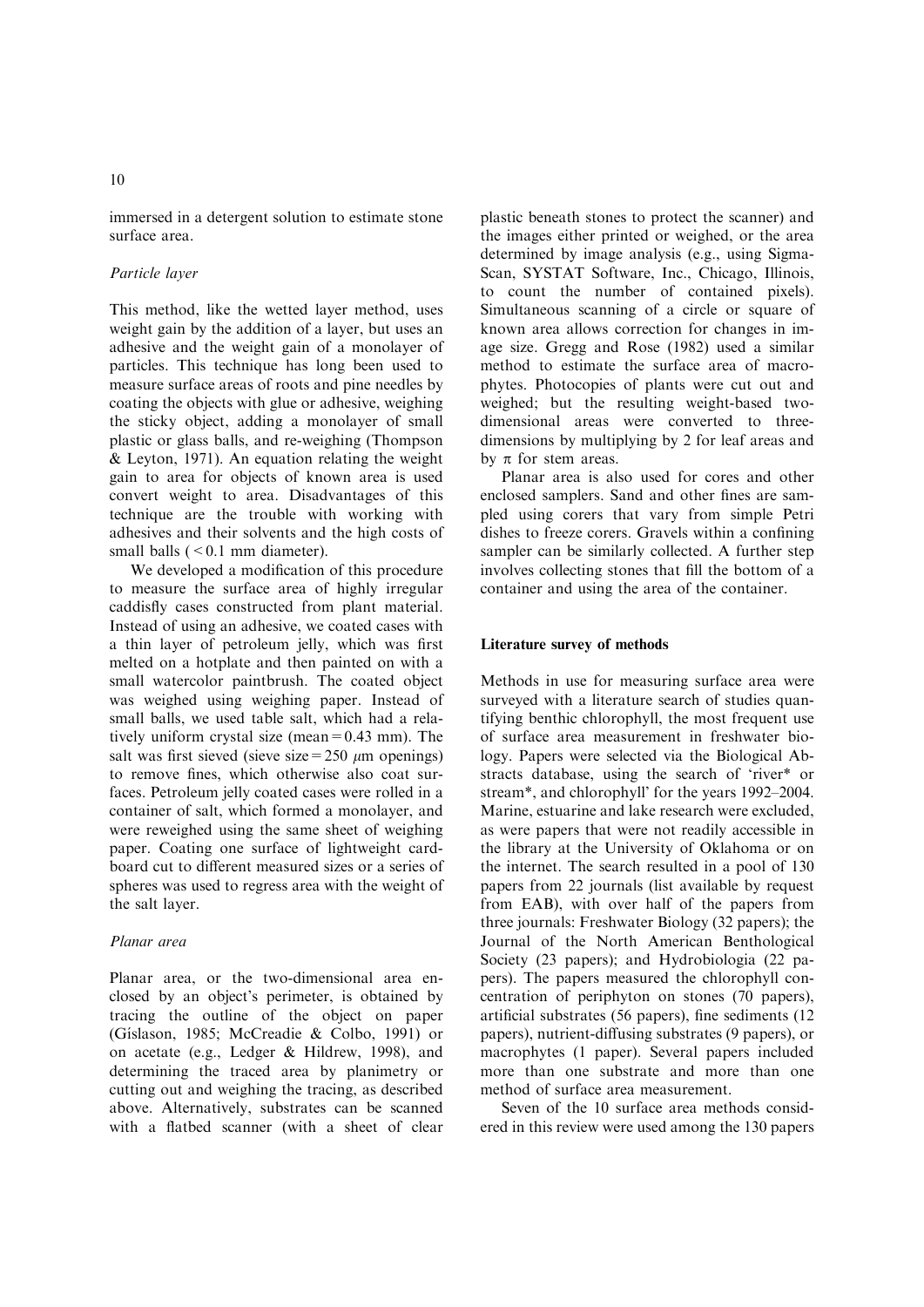(Table 1). Grids and stamps were not used, and the two methods described for use in this paper were either not used (particle layer) or were used only for macrophytes (wetted layer). Twelve papers did not include the method used for measuring surface area.

Artificial substrates were the most common 'method' and were often unglazed clay or ceramic tiles, but also included glass or plastic microscope slides, styrofoam, bricks and pavers, ceramic eggs, wooden dowels or blocks, and plastic strips or other plant-mimics. Most often, the entire surface was sampled, but substrates were sometimes subsampled by delineating part of the substrate (e.g.,  $\frac{1}{4}$  of a tile) or by using a sampler (e.g., coring styrofoam).

Several methods were used for area measurement in stones. Most commonly, a specific area was sampled. Area-specific measurements were built into the sampling protocol by scrubbing or scraping algae within an area delineated with a template (e.g., a bottle cap or a plastic slide frame) or by using a sampler that isolated part of the stone. Foil wrapping was also frequently used and included the variants of wrapping with plastic wrap or paper. Although wrap density was generally used for conversion to area, image analysis, leaf area meters, and planimeters were occasionally employed. Few papers mentioned

Table 1. Distribution of surface area methods among 130 papers describing benthic chlorophyll concentration. Methods are described in the text

| All papers<br>$(n=130)$ | Stone sampling<br>$(n=70)$ |
|-------------------------|----------------------------|
| 56                      |                            |
| 31                      | 25                         |
| 4                       | $\mathbf{0}$               |
| 8                       | 8                          |
| 20                      | 20                         |
| $\Omega$                | 0                          |
| $\Omega$                | 0                          |
|                         | Ω                          |
| $\Omega$                | 0                          |
| 17                      | 8                          |
| 8                       | 8                          |
| 12                      | 8                          |
|                         |                            |

trimming excess foil, but this detail may have been left out in the manuscripts.

Planar methods were used for both stones and finer sediments. Stones were traced onto paper or acetate and the weights of the cut-out areas were converted to planar area. Sand was cored in all 12 studies including fine sediments, and large corers were occasionally used for gravel. Corers or trays were also used to delineate an area of stones and the contained stones were scrubbed or brushed.

Stone area was calculated from equations using measurements of two axes (1 paper) or three axes (6 papers); an eighth paper used measurements but lacked further detail. In contrast, geometric approximations were not used for determining stone area. Few natural substrates form common geometric shapes; hence, area was rarely determined directly from shape. The exceptions were subunits of macrophytes, the regular case of a caddisfly, and segments of wood.

Although researchers typically measured the entire surface area of stones (e.g., by foil wrapping and stone equations), the area exposed on the streambed or the area covered by algae were sometimes of interest. Partial areas were obtained by wrapping foil over only the upper surface of stones (1 paper) or over the algal-covered area, which was often a different color from clean surfaces (1 paper). Alternatively, estimates of the entire surface area were mathematically corrected for exposed area (50% of total area: Uehlinger, 1991; Steinman & Lamberti, 1996; 2 papers) or algal-covered area (approximately 64% of total area: Biggs & Close, 1989; 5 papers).

#### Comparative measurement of area

Methods were first evaluated against the surface area of spheres, which are easily and accurately measured, then compared among each other using the area of smooth stones, rough stones and imitation macrophytes. The six spheres consisted of a glass marble and plastic balls that ranged in diameter from 1.55 and 8.38 cm. The diameter of each sphere was measured with digital calipers to determine actual surface area, using the formula: surface area =  $4\pi r^2$ . The following techniques were then applied to each sphere: foil wrapping, grids, stamps, wetted layer (weight gain with a detergent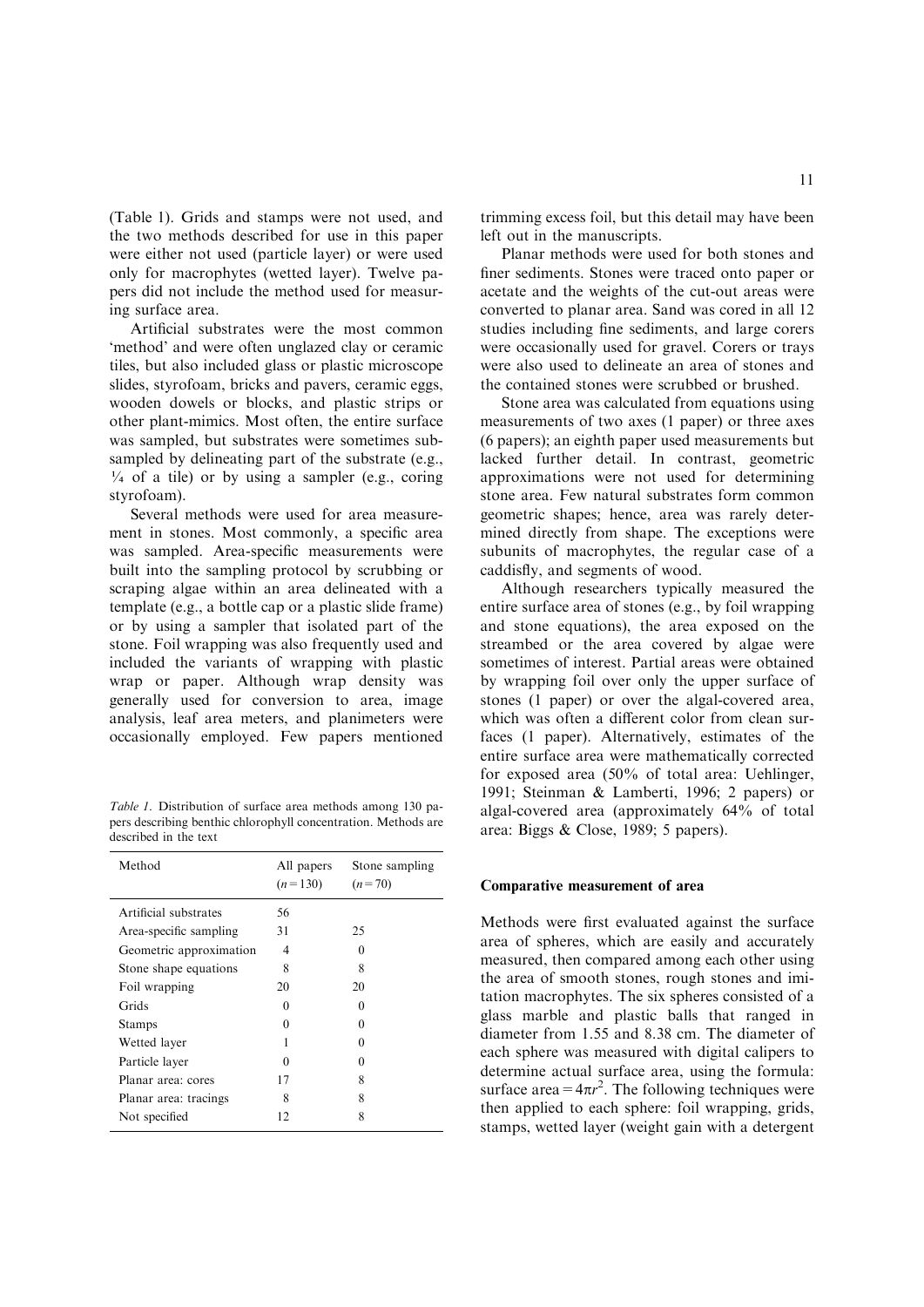solution), and particle layer (using petroleum jelly and salt). Additionally, sphere diameters were used to calculate areas using equations of Calow (1972), Dall (1979), and Graham et al. (1988). Measured and calculated areas were regressed against actual surface area (Table 2).

All techniques accurately measured the surface area of spheres. Foil-wrapping, grids, wetted layer, and particle layer techniques all had regression  $R^2$ values greater than 0.98. These four methods do not provide area directly, but weights were converted to area using the density of the layer of foil, grid projection paper, solution, or particles. Density determination for the wetted and particle layer methods required measurement of a coated surface. Spheres, cubes, and other geometric shapes have been used to calibrate methods (e.g., Dall, 1979; Morin, 1987; Coler et al., 1989). Hence, spheres were not only used to evaluate the accuracy of methods, but to develop equations to convert measured weights to area (Table 2). A specific area of foil can be weighed to determine density; however, because foil wrinkles during wrapping, using the density of flat foil rather than the density of wrapped foil may overestimate area (see below). Direct conversion of stamps to surface area underestimated area because of the unmeasured areas among stamps. Regression of the number of stamps and surface area, however, provided a good conversion to area  $(R^2=0.97)$ .

Dall's (1979) equation predicted actual surface area because the equation is equivalent to that for spherical area. Graham et al. (1988) and Calow's (1972) equations are also based on the area of spheres and consequently were highly correlated with actual area, producing an  $R^2$  of 1.00. However, the difference in the constants used among the equations resulted in different areas. For example, measured areas for the largest ball, which had an actual surface area of  $220.6$  cm<sup>2</sup>, were 221, 242, and 489 cm<sup>2</sup>, using the respective equations of Dall (1979), Graham et al. (1988), and Calow (1972). The constant of 2.22 in Calow's (1972) equation clearly overestimated the surface area of spheres.

Evaluating the accuracy of the methods in measuring the surface area of stones was problematic because the true area was unknown. Correlation analysis and comparisons among means were used to for comparison. Twelve water-worn granite stones, ranging from 17.8 to 379.8 g and 3.1–10.3 cm maximum length were collected from the bank of the Cimarron River (Cimarron County, Oklahoma). Stones were measured using the same methods used for spheres. Correlations among methods were high, ranging from 1.00 for Dall (1979) and Graham et al. (1988) equations and the two methods to determine foil weight (because both are based on adjustments of the same foil weights) to 0.956 for the correlation between the Dall/Graham et al. equations and wetted layer method.

High correlations among methods equated with a high similarity of area measurements for most methods (Fig. 1). The exception was Calow's equation, which overestimated surface area by approximately the 2.22 constant in the equation.

| Method        | $R^2$ | Regression equation       | Conversion equation                             |
|---------------|-------|---------------------------|-------------------------------------------------|
| Calow's       | 1.00  | $SA = 0.138 + 2.223 * B$  |                                                 |
| Dall's        | 1.00  | $SA = 1.003 * B$          |                                                 |
| Graham's      | 1.00  | $SA = 1.098 * B$          |                                                 |
| Foil wrapping | 0.999 | $SA = 0.015 + 0.007 * B$  | $SA = 2.33 + 134.41$ * wt or $SA = 158.06$ * wt |
| Grids         | 1.00  | $SA = 0.377 + 0.962 * B$  | $SA = -0.384 + 1.039*wt$                        |
| <b>Stamps</b> | 0.972 | $SA = -6.581 + 0.832 * B$ | $SA = 9.355 + 1.175$ *count                     |
| Wetted laver  | 0.982 | $SA = -0.013 + 0.003 * B$ | $SA = 5.55 + 312.17$ <sup>*</sup> wt            |

Table 2. Comparison of measured surface areas and actual surface areas of six spheres, including regression coefficients and regression equations, where SA is area derived using each method and  $B$  is the actual surface area of the sphere

Conversion equations are given for methods in which weight change or number of stamps must be converted to area. The two conversion equations for foil wrapping are based on wrapped-foil density (longer equation) and flat-foil density (shorter equation). Equations will vary with different densities of materials and, possibly, with different operators.

Particle layer 0.998  $SA = -0.228 + 0.053*B$   $SA = 1.13 + 21.7*wt$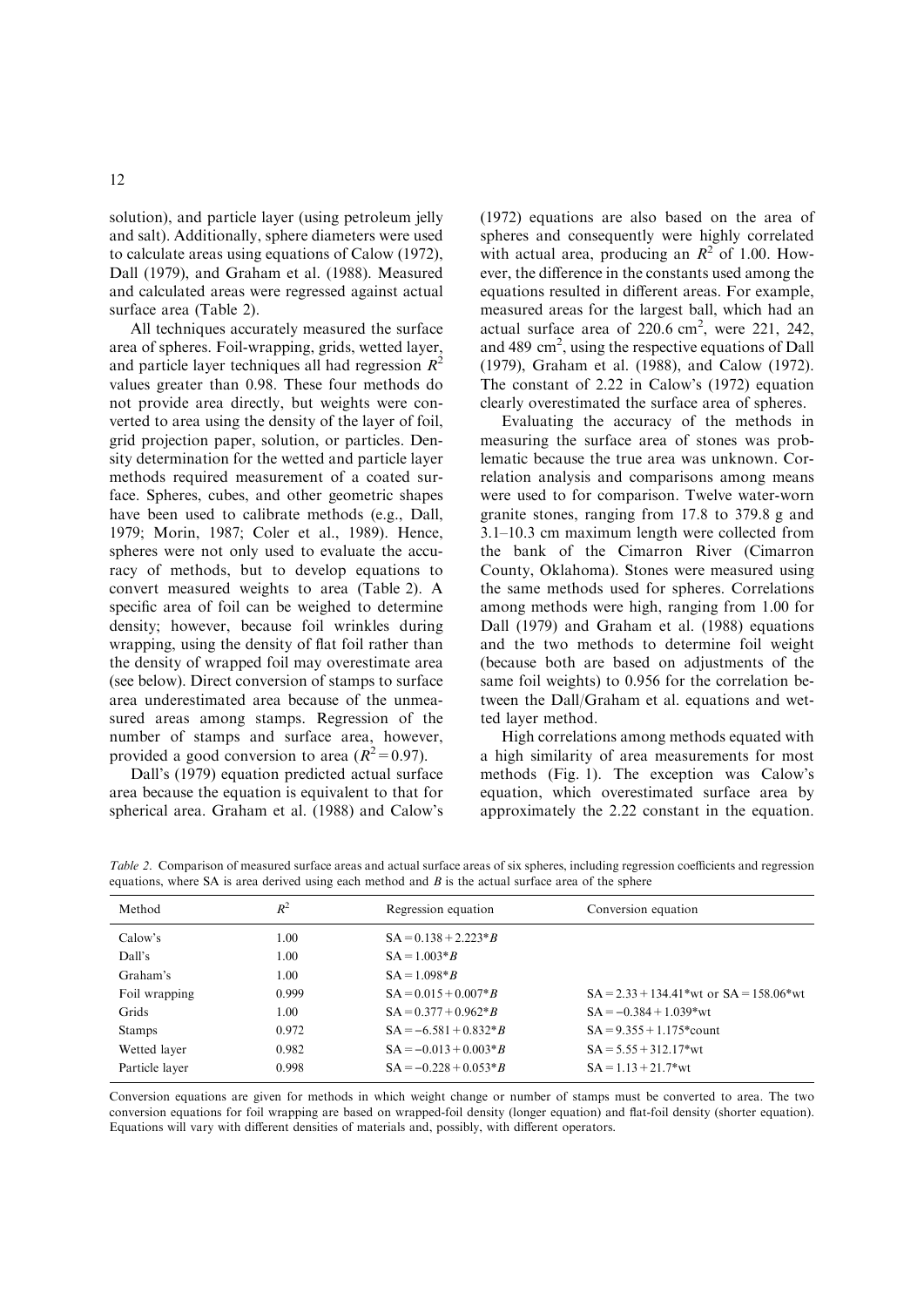Among the other area determinations, the foil wrapping method that used simple foil density for conversion produced consistently larger surface areas than using the density of foil wrapped around spheres as a conversion (paired *t*-test:  $t_{11} = 4.38$ ,  $p=0.0011$ ). This difference is procedural. Wrapping slightly wrinkles the foil, such that a density conversion based on flat foil overestimates area.

Possible effects of substrate size and texture on area measurement were tested by (1) comparing area measurements in the smallest and largest measured smooth granite stones and (2) comparing the area measurements of similarly sized smooth and rough granite stones. Areas of the smallest, pebble-sized and largest, cobble-sized stones varied similarly across the measurement techniques (Fig. 1); that is, area was overestimated by foil wrapping based on using foil density for conversion to area and was underestimated by uncorrected stamping on both sizes of stones. Variation in measurement was greater among large than small stones (standard deviation of 4.92 and 1.17), but this difference scaled with stone size (respective coefficient of variation of 9.20 and 16.85).

Rough, weathered stones were obtained from a granite outcrop in Comanche County, Oklahoma. Two stones of similar size were measured and areas obtained from each method were averaged. One of the smooth granite stones was similarly sized and data from this stone were used for comparison. In comparison to the smooth stone, the grid and stamp methods underestimated the area of rough stones, whereas wetted layer overestimated area (Fig. 2). The string used to measure gridlines in the grid methods tended to go into crevices, thereby reducing the estimated area. In stamping, numerous peaks affected the clarity of stamped marks and resulted in increased error. Wetted layer overestimated area because of capillary retention of liquid in crevices; in contrast, most other methods underestimated area because area was based on maximum dimensions rather than actual contours.

The complex architecture of macrophytes restricts the number of appropriate surface area methods because, for example, shape equations based on ellipsoids are not applicable. Three methods were tested on macrophytes, using plastic plant imitations of Vallisneria (eelgrass), Ludwigia (false loosestrife) and Myriophyllum (water milfoil), which have increasingly complex morphologies. Wetted and particle layer methods were done on entire plants, whereas conversion of scanned images to area (Gregg & Rose, 1982) required dismantling the plants. Particle layer and scanned image techniques produced similar areas



granite stones, as measured using stone measurement and stone-area equations (Calow, Graham, and Dall), foil wrapping, using simple foil density and also foil wrapping on spheres for converting weight to area, grids, stamps, and wetted layer and particle layer techniques. The average of all estimates, exclusive of that derived from Calow's method, is shown with a horizontal line. Solid circles show area measurements of the smallest stone; hollow circles show area of the largest stone.



Figure 2. Mean surface area of two rough, weathered granite stones, calculated using the same methods as in Figure 1, with the deletion of Calow's equation. Mean area across methods is shown by a horizontal line. Solid circles are comparative area measurements of a similarly sized smooth granite stone.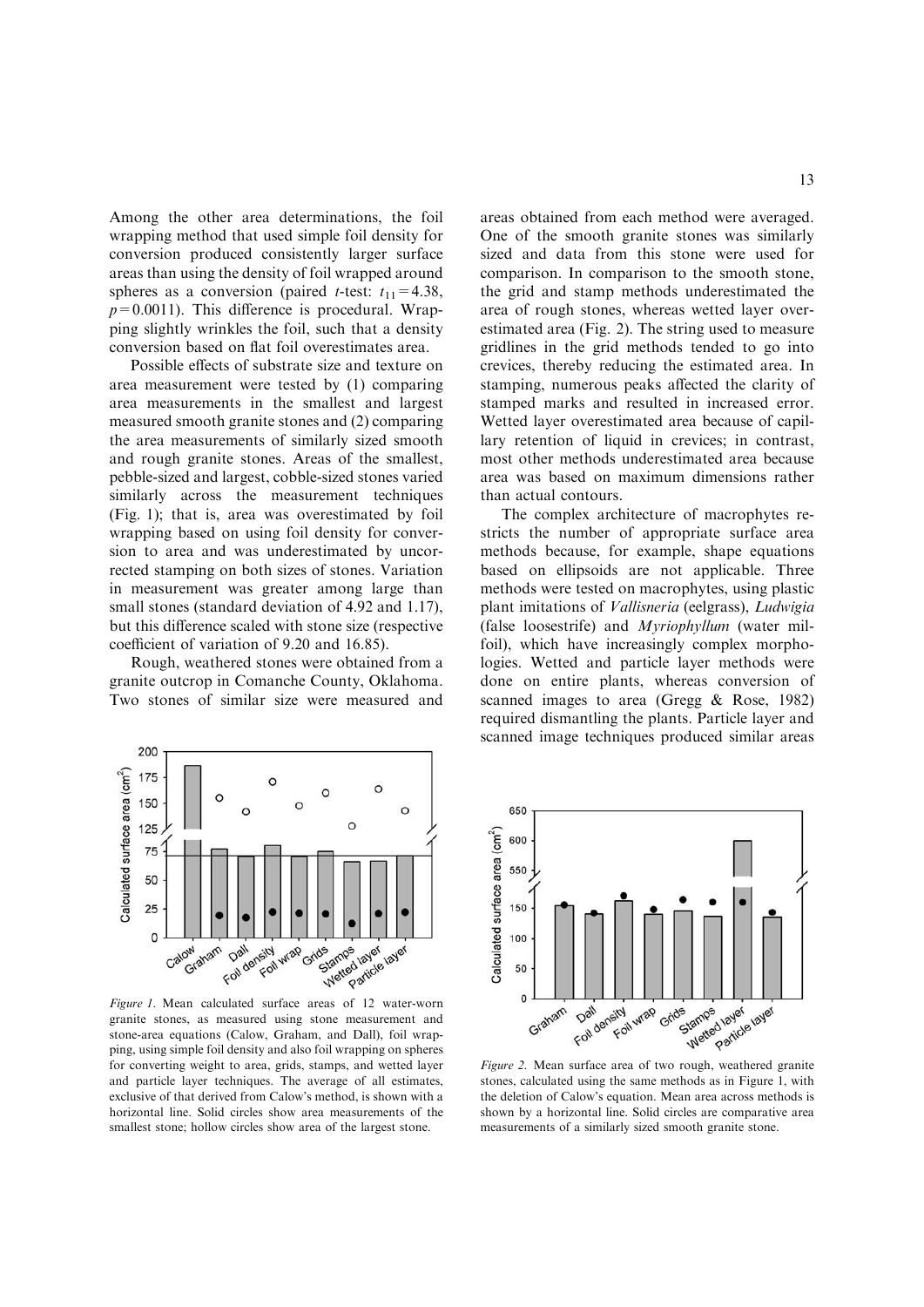for all three morphologies (Fig. 3). In contrast, area derived from the wetted layer method was comparatively small for plastic Vallisneria and increased with greater morphological complexity.

Methods for determining the planar area of individual stones were compared by having 10 field biologists trace each of three stones (two of sandstone; one of travertine) onto paper placed beneath the stones and onto plastic transparency sheets placed on top of stones. Images were cut out, weighed, and the areas determined using the density of the respective paper and plastic. There was no significant difference between using paper and plastic tracings to determine area (ANOVA:  $F_{1,54} = 0.003$ ,  $p = 0.957$ ). The scanning technique was not replicated because this technique does not involve hand-tracing and is more objective. Results with scanning were consistent with the two tracing methods; for example, the irregular travertine stone averaged areas of 16.9, 17.2, and  $17.4 \text{ cm}^2$  for paper tracing, plastic tracing, and scanning, respectively.

Individual differences in measuring surface area were indicated by the range in values for a planar tracing technique among the 10 researchers (Fig. 4). Standard deviation increased with the means and averaged 12.7% of the mean for paper tracings and 14.8% of the mean for plastic tracings. Use of the more objective scanning method or having all measurements taken by the same person would reduce this undesirable variation.



Figure 3. Mean surface area of two replicates of various plastic macrophytes. Vallisneria ('Vall') had long, linear blades, Ludwigia ('Lud') had ovate, entire, petioled leaves, and Myriophyllum ('Myr') had whorls of pinnately divided leaves.

## Method selection

All of the methods are useful for stones and their artificial substrate mimics and, indeed, many methods were developed specifically for measuring stones. But not all methods are equally usable (Table 3). In studies that include field sampling of periphyton or stone-dwelling invertebrates, fieldbased surface area methods may be desired, and include specific area sampling, or sampling the entire stone and either taking measurements and applying stone shape equations or using the planar method of tracing the stone outlines. If stones can be brought to the lab, additional methods that require weighing or other techniques can be used: wetted layer, particle layer, foil wrapping, and planar area by scanning. Measuring the area actually covered by algae or other selected areas can be done with foil wrapping or particle layer techniques.

Measuring the area of non-stone substrates provides greater challenges because of surfaces that may be highly irregular, flexible, and/or porous. The wetted layer method works well for flexible and highly irregular substrates such as macrophytes, but would work poorly for porous wood, for which foil wrapping and particle layer techniques are more appropriate.

Other considerations are the ease of measurement, observer variation, and the scale of measurement. Relative ease and the time needed for measurement vary among methods (Table 3), and



Figure 4. Box plot of planar area for three stones showing the variation among estimates resulting from stone tracings by 10 individuals.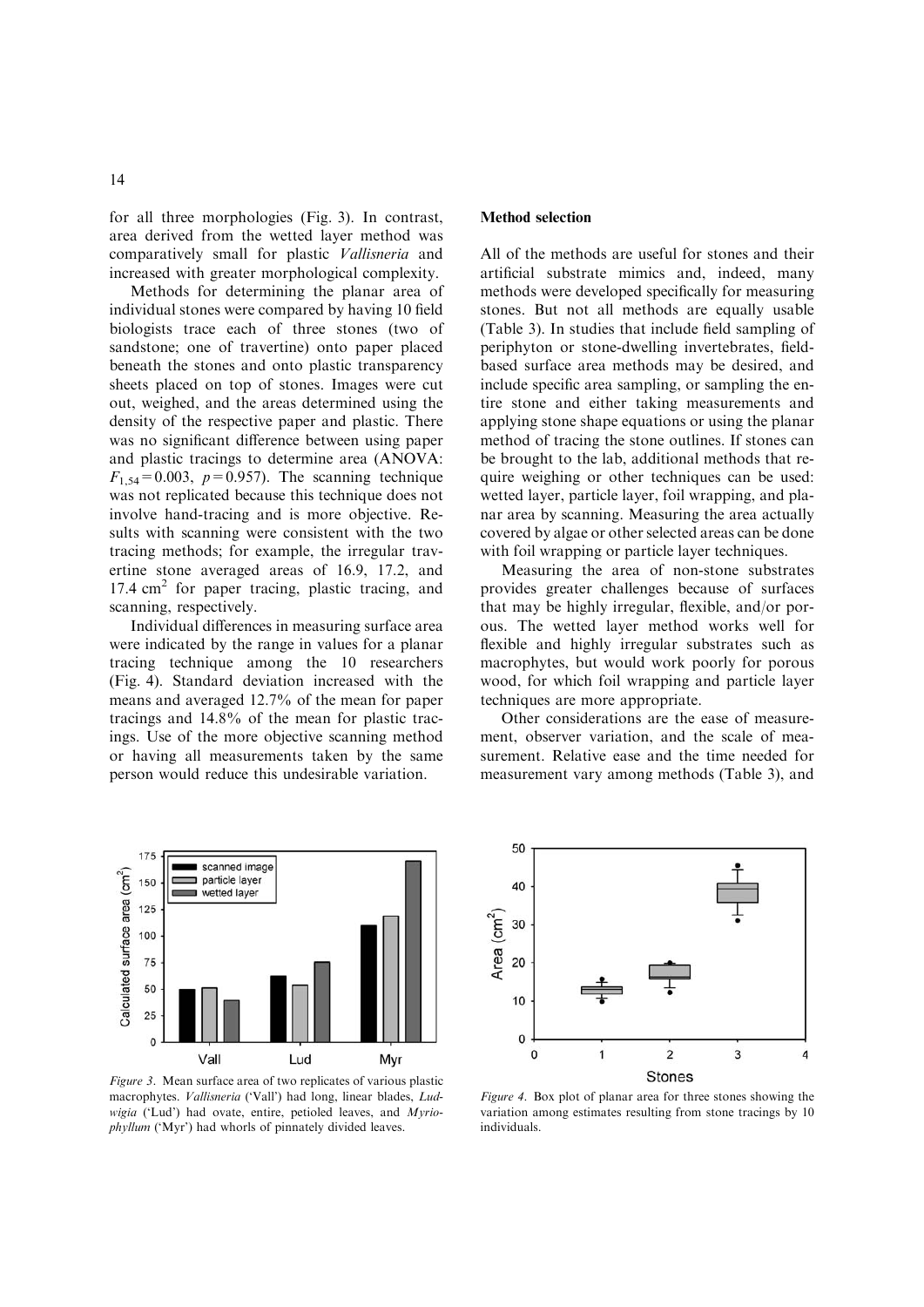| Method                 | Artificial<br>substrates | Specific<br>area | Geometric<br>equations | Stone shape<br>equations | Foil<br>wrapping | Grids and<br><b>Stamps</b> | Wetted<br>layer           | Particle<br>layer | Planar<br>area                  |
|------------------------|--------------------------|------------------|------------------------|--------------------------|------------------|----------------------------|---------------------------|-------------------|---------------------------------|
| Object types           | mimic all                | S, M, O          | S.M                    | S                        | S                | S                          | S, M, O                   | S. O              | S, M, O                         |
| Ease and time          | vv                       | VV               | ✓                      | VV                       | X                | X                          | VV                        | X                 | V                               |
| Appropriate for field  | VV                       | VV               | V                      | VV                       | $X^a$            | $X^a$                      | $X^a$                     | X                 | $\boldsymbol{\nu}^{\mathrm{a}}$ |
| Requires lab work      |                          |                  |                        |                          | vv               | VV                         | VV                        | VV                | VV                              |
| Fine-scale measurement |                          |                  | X                      | X                        | V                | X                          | VV                        | VV                | X                               |
| Very irregular objects |                          | X                | X                      | X                        | X                | X                          | VV                        | VV                | ✓                               |
| Partial area           |                          | VV               | X                      | X                        | VV               | $\checkmark$ (Stamps)      | $\boldsymbol{\mathrm{X}}$ | $\checkmark$      |                                 |
| Porous objects         |                          | v                |                        | V                        | VV               | vv                         | X                         | vv                | vv                              |

Table 3. Usability of surface area measurement techniques

S = stones; M = macrophytes; O = other;  $V = \text{very appropriate}$ ;  $V = \text{usable}$ ; X = not recommended; blank = not applicable.

<sup>a</sup>These methods require lab work but can be partially completed in the field. Foil wrapping in the field may require that the wrapping be rinsed and dried prior to weighing (e.g., Doeg & Lake, 1981), the colorimetric methods of wetted layer may be partly field adapted, and field tracings for planar area can later be weighed in the lab.

are also a function of the number of samples. Foil wrapping is commonly used, but is time intensive in requiring careful wrapping and trimming (McCreadie & Colbo, 1991), tracking of specific pieces of foil, weighing, and calculation of rollspecific conversion formulae (preferably based on wrappings of geometric objects rather than simple density). Although time-consuming and tedious for a large number of samples, once the conversion is determined, foil wrapping may be an efficient method for small sample sizes. Grid and stamping methods are also time-consuming. The particle layer technique is faster than foil wrapping, but produces petroleum jelly and salt covered objects, which may need to be cleaned (e.g., mussel shells that will be incorporated into a research collection). At the other end of the spectrum, measurements for area equations and the wetted layer technique are both very fast and can be used to process large numbers of samples quickly, though the wetted layer method requires development of a conversion formula for each batch of soap solution. Although not specifically tested in this review, many of the methods are liable to variation among measurers (e.g., the planar tracing technique, above), hence it is suggested that all area measurements in a study be made by a single person.

The scale of measurement determines whether surface texture contributes to surface area measurement. Surface texture contributes habitat space and refuges for small organisms (Bergey, 2005). Surface area methods range from coarsescale stone equations, in which stones are considered as ellipsoids, to fine-scale particle and wetted layer methods in which the area measured closely follows the contours of objects. The wetted layer method, especially, produced higher surface areas as roughness or morphological complexity increased; but this method may also overestimate area on non-smooth substrates because of fluid retention in cracks or where surfaces, such as macrophyte leaves, join together.

Combining surface area methods in a single analysis may result in bias (e.g., comparing clay tiles and stones, using geometric equations and foil wrapping, respectively, may result in a spurious, consistent difference among the two sets of samples). Similarly, if samples consist of stones with different surface textures, a fine-scale method may be more appropriate than a coarse-scale method because a coarse-scale method may not adequately measure the fine surface irregularities of the rougher stones.

In summary, there are a variety of good methods available for surface area determination and the choice of method depends on the characteristics of the sampled substrates, the design of the project, and the preference of the researchers.

## Acknowledgements

Anna Spurlock, Barret Phillips, and Magan Lersch helped with laboratory work. Funding to EAB